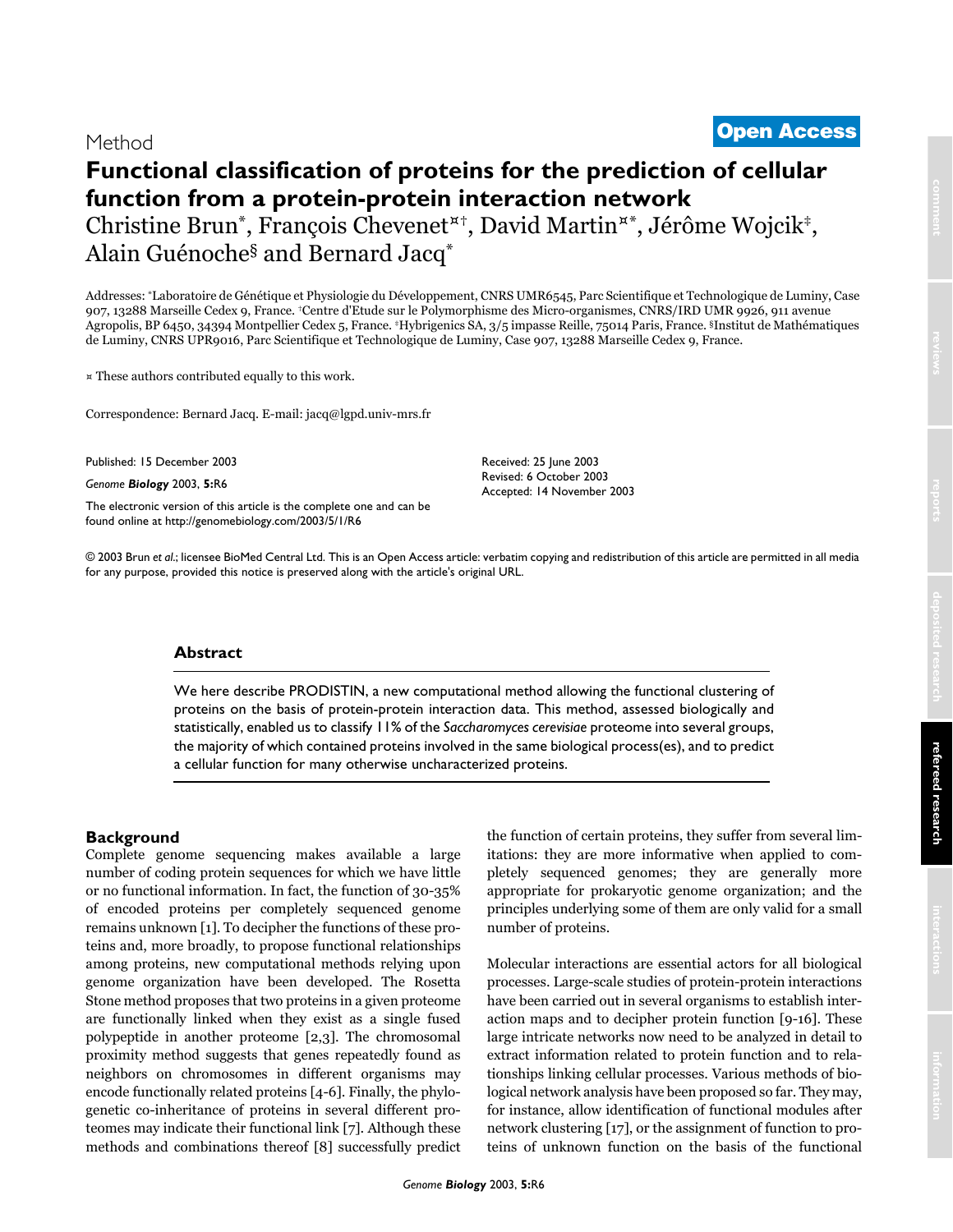

#### **Figure 1**

Flowchart of PRODISTIN. **(a)** A graph is constructed from a list of binary protein-protein interactions. **(b)** A functional distance based on the identity of the shared interactors is calculated among all proteins. **(c)** The distance matrix obtained is used to build a classification tree, on which functional classes are subsequently determined and analyzed by evaluating **(d)** their statistical robustness and **(e)** their biological relevance.

annotation of their neighbors [18]. Another way to analyze the interaction network is to compare proteins functionally at the cellular level. This approach would represent a useful complement to sequence-comparison methods, which address function at the molecular level. With this in mind, we propose a new bioinformatics method allowing a functional classification of the proteins according to the identity of their interacting partners.

The method, named PRODISTIN for protein distance based on interactions, was applied to the yeast interactome and statistically evaluated for robustness using several independent criteria. The analysis of the results obtained demonstrated that proteins are grouped according to their cellular rather than molecular function; proteins involved in the same molecular complex(es), pathway(s) or cellular process(es) are clustered; a sound prediction of cellular function for the uncharacterized proteins is possible. The biological relevance of the obtained predictions is discussed with respect to recent experimental results.

### **Results**

# **Principle of the PRODISTIN method and classification of the yeast proteome**

We previously suggested that comparing the sets of interactors for different proteins should allow detection of functional similarity independently of the sequence information [19]. We therefore developed the PRODISTIN method based on the principle that the more two proteins share common interactors, the more likely they are to be functionally related. In practice, starting from a list of binary protein-protein interactions, the PRODISTIN method consists of three different and successive bioinformatic steps (Figure 1, see Materials and methods for details). First, a graph comprising all proteins connected by a specific relation is constructed and a functional distance is calculated between all possible pairs of proteins in the graph with regard to the number of interactors they share. Second, all distance values are clustered, leading to a classification tree. Third, the tree is visualized and subdivided into formal classes. We thus define a PRODISTIN class as the largest possible subtree composed of at least three proteins sharing the same functional annotation and representing at least 50% (the absolute majority) of the individual class members for which a functional annotation is available. Classes of proteins are then analyzed for their biological relevance and tested for their statistical robustness.

In the first experiment, we analyzed 2,946 yeast protein-protein interactions involving 2,139 proteins, that is, 38% of the *Saccharomyces cerevisiae* proteome [\[20,](#page-12-1)21]. The classification tree obtained contains 602 proteins (Figure 2).

# **PRODISTIN clustering depends neither on sequence similarity nor on biochemical function**

To understand the biological foundation of PRODISTIN clustering, we examined different possibilities that could explain protein segregation in the tree. First, we tested whether sequence similarity correlates with our clustering results, given the abundance of proteins involved in related functions

# Figure 2 (see following page)

A functional classification tree for 602 yeast proteins computed with the PRODISTIN method. **(a)** The foundation for protein clustering. PRODISTIN classes are clustered according to the 'cellular role' of proteins only (pink), according to the 'functional category' of proteins only (blue), and according to both criteria (yellow). **(b)** Functional classification. PRODISTIN classes on the circular classification tree have been colored according to their corresponding 'cellular role'. Protein names have been omitted for clarity (see Additional data file 1 for details of the classes). Classes corresponding to two different 'cellular roles' are colored according to the first annotation used in Additional data file 1.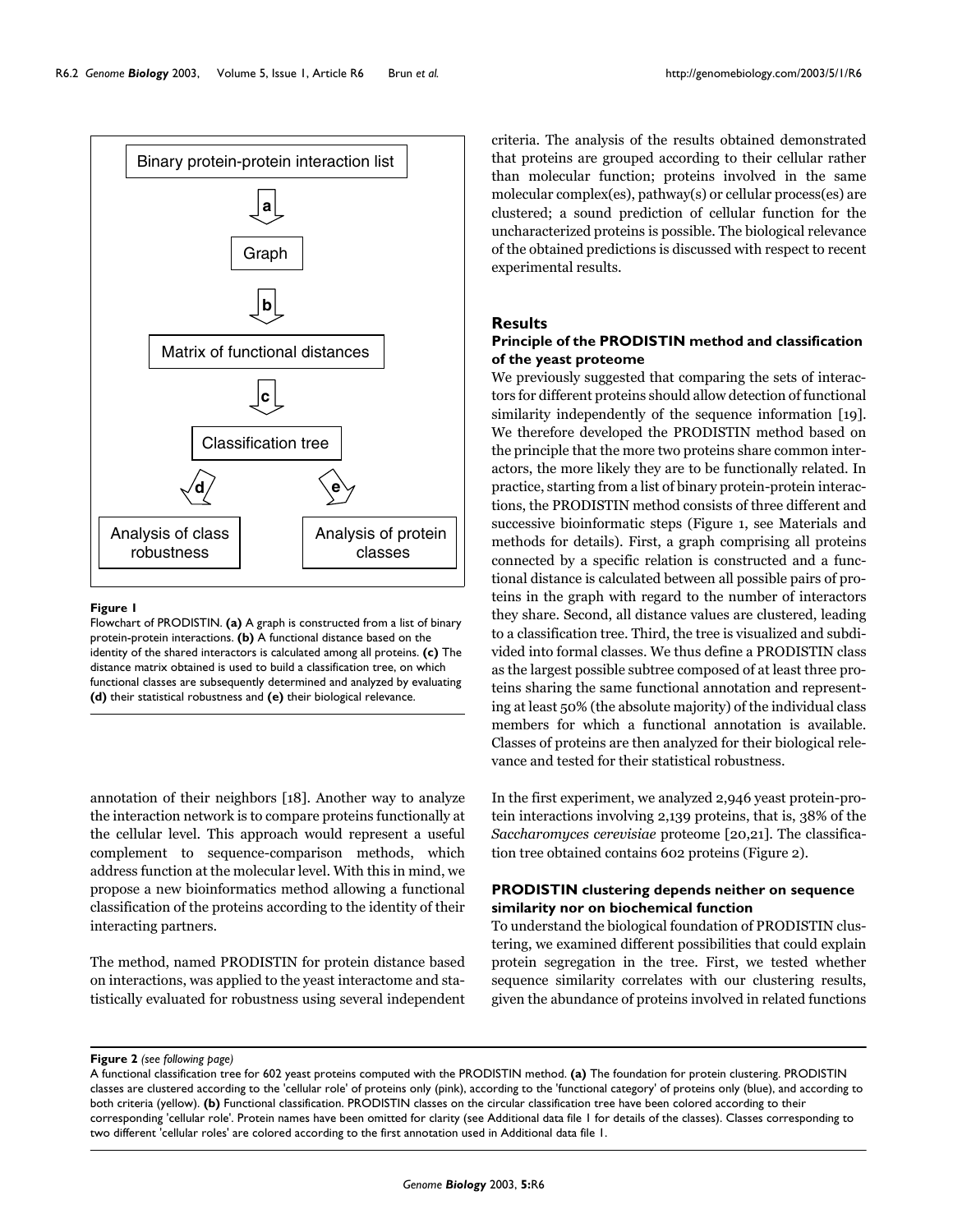

**Figure 2** *(see legend on previous page)*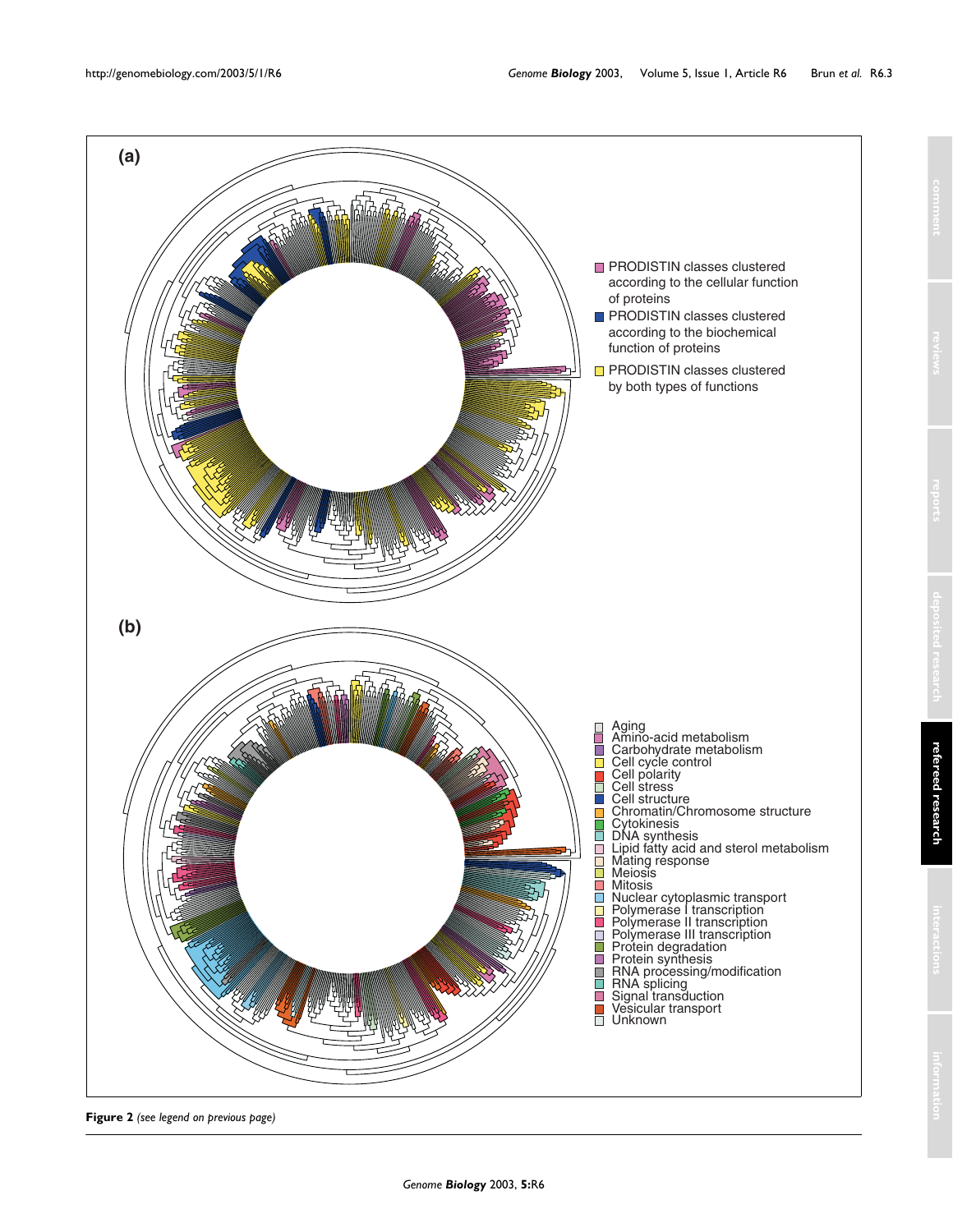that exhibit similarity in their sequences. Pairwise alignments between the sequences of the 602 yeast proteins classified by PRODISTIN were computed using a global and a local alignment algorithm. Given that the obtained distances (expressed as the percentage of similarity for global and the score for local alignments, respectively) do not fit with tree distances, the tree model is not appropriate to represent these huge alignments [22]. We thus directly compared the distance values obtained with PRODISTIN, the global and the local alignments (as described above), by identifying for each distance matrix the nonredundant pairs of proteins (x, y) for which y is the closest neighbour of x or vice versa.

Among the 611 closest pairs of proteins identified with PRO-DISTIN, the 546 obtained with the global and the 527 obtained with the local alignment, 112 are shared between both alignments (21.2%), 32 between PRODISTIN and the global alignment (5.8%) and 38 between PRODISTIN and the local alignment (7.2%). This result strongly suggests that sequence alignments do not cluster the same proteins that PRODISTIN does, leading to the conclusion that PRODISTIN clustering is only moderately dependent on sequence similarity.

As sequence similarity is not a key determinant of PRODIS-TIN clustering, we then investigated the capacity of PRODIS-TIN to cluster proteins with identical or related functions. To do so, we separately analyzed PRODISTIN classes using two types of protein functional annotations described in the Yeast Proteome Database (YPD) [23]: the 'functional category' corresponding to the biochemical function(s) and the 'cellular role' describing the cellular function(s) (see [19,24] for discussions about the notion of function). Both types of function are known for 420 proteins in the tree. For comparison, PRO-DISTIN classes were separately constructed as defined above according to either the cellular or the biochemical function of proteins, using the 420/602 proteins annotated for both types of function (Figure 2a). Among the total of 369 proteins belonging to PRODISTIN classes, 212 (57%) are clustered according to both types of function, and 157 (43%) according to only one type of function. Strikingly, 69% of the latter (108/ 157) are clustered according to the cellular function whereas the remaining 31% (49/157) are grouped according to the biochemical function. Therefore, the PRODISTIN method clusters proteins more efficiently by their cellular function than by their biochemical function. This result is further validated by the following observations. First, when the subcellular localization of the classified proteins is investigated, proteins belonging to the same subcellular compartment are found clustered in the tree, as would be expected from clustering based on cellular function (data not shown). Second, when the biochemical function of proteins is considered, proteins with functions such as 'protein kinase' or 'hydrolase' are found broadly scattered in the tree. Given that proteins with such biochemical functions are likely to be involved in a large number of different cellular processes, their scattering

throughout the tree is to be expected from clustering on the basis of the cellular function. Third, sequence-similarity classification of proteins differs from PRODISTIN protein clustering, as described above. Consequently, from now on, we will only consider PRODISTIN classes based on the cellular function of proteins.

# **Classification of the** *S. cerevisiae* **proteome: integrated analysis of cellular processes and their cross-talk**

Using the 509 yeast proteins of the tree annotated in YPD for 'cellular role', 64 different PRODISTIN classes were constructed, containing 3 to 36 members each. They contain twothirds (408/602) of the tree proteins and cover 29 different 'cellular roles' out of 44 possible (Figure 2b; see also Additional data file 1). Whereas some 'cellular roles' are associated with only one class in the tree (such as 'meiosis', which is class 27 (Figure 2b, see also Additional data file 1)), several classes have the same cellular role. This generally corresponds to different aspects of a given cellular process: for instance, the six classes accounting for 'vesicular transport' (Figure 2b) are specifically devoted to autophagy (class 45), structural proteins related to actin (class 55), endoplasmic reticulum to Golgi transport (classes 56, 57), endocytosis (class 58) and exocytosis (class 59), respectively (see Additional data file 1).

A detailed analysis of the PRODISTIN classes shows that several types of classes are encountered when class functional homogeneity is considered. In the simplest case, proteins are associated with the same molecular complex or involved in a particular cellular process. Nearly half of the classes fall into this category; for instance, class 23 (Figure [3a](#page-4-0)) consists solely of five members of the peroxisomal import complex [\[25](#page-12-2)], and class 22 'DNA synthesis' (Figure [3](#page-4-0)d; see also Additional data file 1) contains 9 out of 12 proteins involved in DNA replication (labelled with an asterisk on Figure [3](#page-4-0)d). The two other characterized proteins belonging to this class are implicated in related and/or overlapping processes such as 'cell cycle control' and 'chromatin and chromosome structure' (Cdc23 and Spt2, respectively).

The second case corresponds to classes annotated with two different cellular roles. These classes either cluster multifunctional proteins that are doubly annotated (all the peroxisomal proteins forming class 23 are involved in 'lipid fatty acid and sterol metabolism' as well as in 'protein translocation' (Table [1;](#page-5-0) see also Additional data file 1) or contain at least 50% of the proteins annotated for a cellular role, at least 50% annotated for another cellular function, and certain proteins annotated for dual functions (Table [1](#page-5-0)). For instance, three out of six proteins in class 17 'chromatin and chromosome structure/ mitosis' (Figure [3](#page-4-0)b) are associated with the kinetochore (Dam1, Spc19 and Spc34, annotated 'chromatin and chromosome structure'), and five play a part in the maintenance of the spindle-pole body (Dam1, Spc19, Dad2, Dad1 and Duo1, annotated 'mitosis'), with two proteins involved in both processes (Dam1 and Spc19). Such situations illustrate cross-talk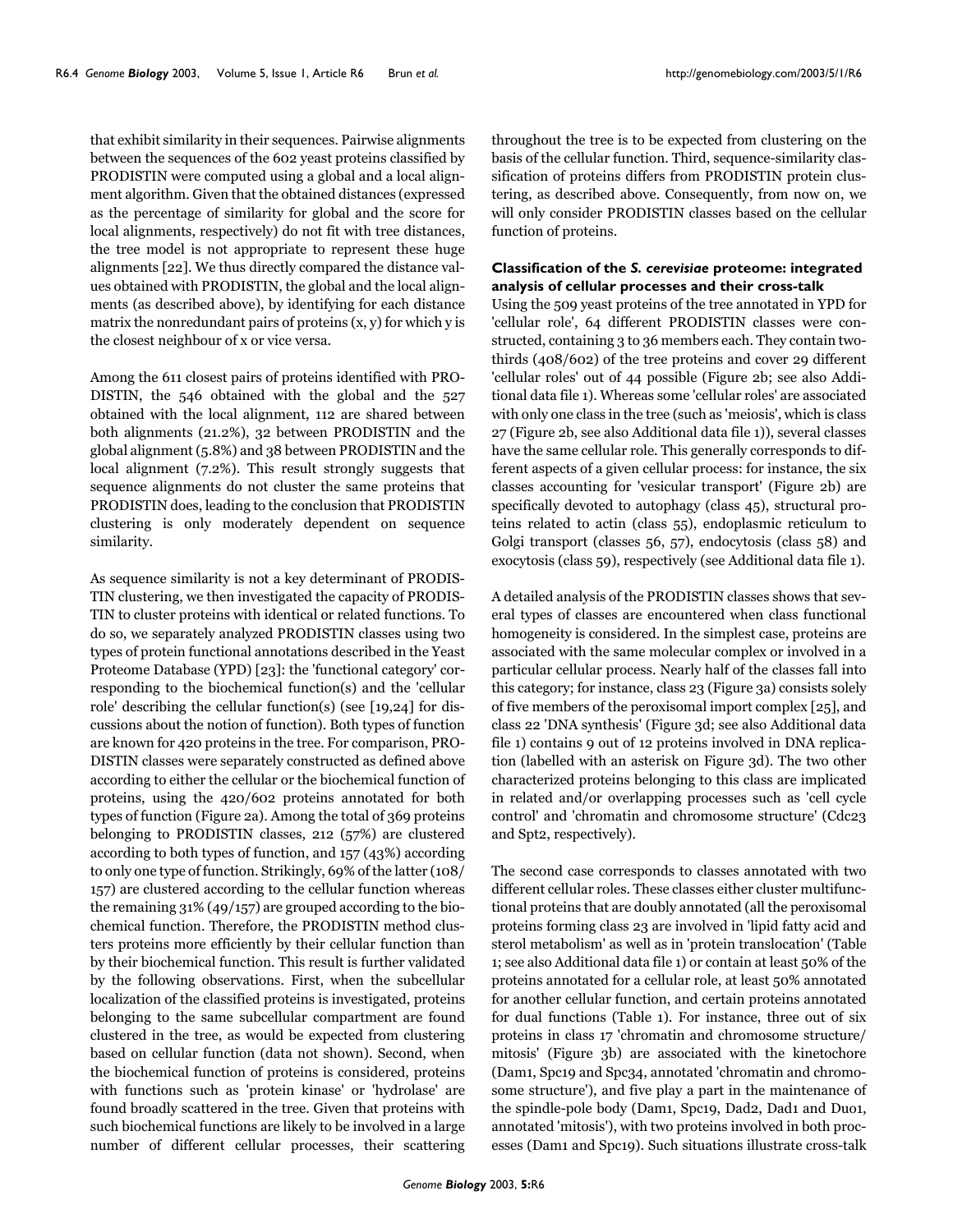<span id="page-4-0"></span>

#### **Figure 3**

Examples of PRODISTIN classes. **(a)** Class 21 'lipid and fatty acid metabolism/protein translocation'. **(b)** Class 20 'DNA synthesis'. **(c)** Class 50 'RNA processing/modification'. Asterisks indicate founder proteins of the class (that is, annotated in YPD with the 'cellular role' given to the class). Computed class robustness indexes (CRIs) are shown in front of nodes.

between superimposed or partially overlapping cellular processes, via the dual function of some proteins.

Finally, a third case is encountered, in which small classes are nested within larger classes (Table [1](#page-5-0)) representing another example of cross-talk between cellular processes. The example given is for class 1 'amino acid metabolism' (Figure [3c](#page-4-0); see also Additional data file 1). The metabolism of amino acids is related to cell-cycle control (class 3, Figure [3c](#page-4-0)) through the

ubiquitin-dependent proteolysis pathway mediated by the ubiquitin protein ligase complex SCF (Skp1-Cdc53-F-box protein). This complex contains two core proteins - Skp1 and Cdc53 - and a F-box motif-containing protein required for the specific targeting of certain proteins to the degradation pathway [26]. Consequently, a 'cell cycle control' class containing Skp1, Cdc53 and the F-box protein Cdc4, which targets Sic1 to degradation at the G1-S transition of the cell cycle, is nested within an 'amino acid metabolism' class enclosing the F-box protein Met30, which targets the transcription activator Met4 towards degradation during methionine biosynthesis. It is interesting to note that these classes encompass the uncharacterized F-box-containing protein Flm1 which, on the basis of its position in the classification tree (Figure [3c](#page-4-0)), is a candidate to target Csm3, a protein needed for chromosome segregation at meiosis [27], towards the ubiquitin-dependent proteolysis pathway.

The detailed analysis of the classes shows that the PRODIS-TIN method clusters proteins belonging to the same molecular complex, pathway or cellular process, and underlines cross-talk between functions. Therefore, the method enables the extraction of complex functional information from interaction networks by considerably reducing their complexity.

# **Functional predictions and their biological relevance**

Among the 602 tree proteins, 93 had no defined 'cellular role' in YPD when we retrieved annotations (see Materials and methods). As 42 of them belong to a defined PRODISTIN class, a cellular function could consequently be proposed. Our predictions (Table [2](#page-6-0); see also Additional data file 2) were compared with predictions obtained by others using several bioinformatics methods [8,18,28], the association of the protein to a complex of known functions [29] and recent experimental results described in the literature and reported in the *Saccharomyces* Genome Database (SGD) [30].

For two proteins (5%), no cellular function has ever been proposed by any other method. For 27 proteins (64%), our prediction is in accordance with or related to previously proposed ones, or the experimental results. For 13 proteins (30%), our predictions disagree (Table [2;](#page-6-0) see also Additional data file 2). When only the 19 experimentally determined functions are considered, PRODISTIN predictions are in accordance with 11/19 (58%) of them. Noticeably, when the functional predictions obtained by the global optimization method (GOM [18]) for the same proteins are considered, only 4/13 (31%) predictions are in accordance with the experimentally determined functions. Taken together, these observations strengthen the relevance of the PRODISTIN predictions for the uncharacterized proteins.

Interestingly enough, the PRODISTIN method also reveals the existence of clusters containing only proteins of unknown function. In one case, a cellular function can now be proposed for the entire cluster: as class 62 (annotated 'unknown') is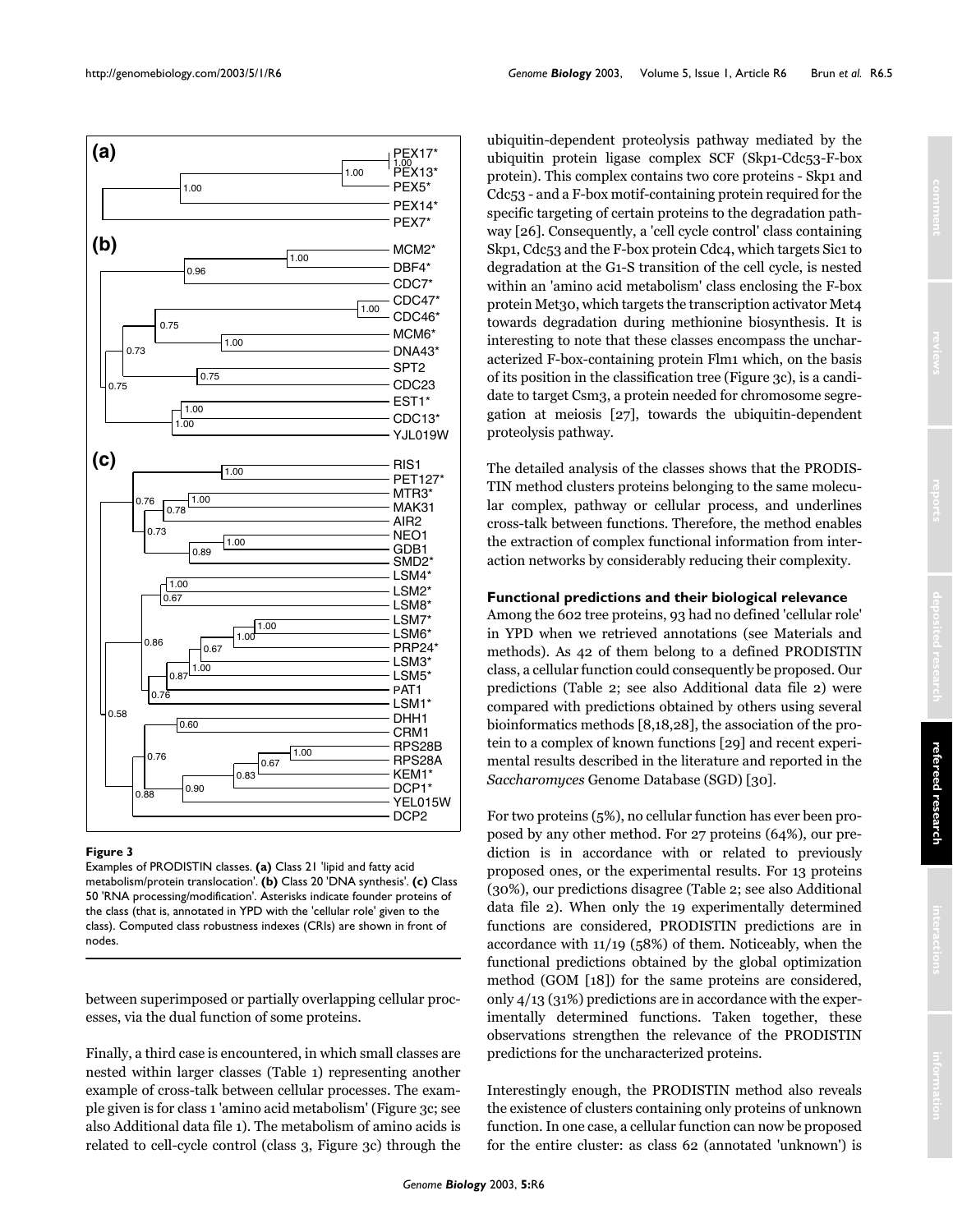#### <span id="page-5-0"></span>**Table 1**

| <b>Cross-talk between cellular processes after PRODISTIN classification</b> |                                                                                                                                                                 |  |  |  |  |
|-----------------------------------------------------------------------------|-----------------------------------------------------------------------------------------------------------------------------------------------------------------|--|--|--|--|
| Cellular processes                                                          | <b>PRODISTIN</b> classes                                                                                                                                        |  |  |  |  |
| <b>Superimposed cellular processes</b>                                      | PRODISTIN classes composed of doubly annotated proteins                                                                                                         |  |  |  |  |
| Cell stress $\Leftrightarrow$ other metabolism                              | 10                                                                                                                                                              |  |  |  |  |
| Cell structure $\Leftrightarrow$ protein folding                            | $\overline{14}$                                                                                                                                                 |  |  |  |  |
| Lipid fatty acid metabolism $\Leftrightarrow$ protein translocation         | 23                                                                                                                                                              |  |  |  |  |
| Polll transcription $\Leftrightarrow$ protein degradation                   | 34                                                                                                                                                              |  |  |  |  |
| RNA processing and modification $\Leftrightarrow$ RNA splicing              | 50                                                                                                                                                              |  |  |  |  |
| Partially overlapping cellular processes                                    | PRODISTIN classes composed of at least three proteins annotated for a<br>cellular role, three proteins annotated for another one, with some doubly<br>annotated |  |  |  |  |
| Cell polarity $\Leftrightarrow$ cell structure                              | 7                                                                                                                                                               |  |  |  |  |
| Cell polarity $\Leftrightarrow$ mating response                             | 9                                                                                                                                                               |  |  |  |  |
| Cell Structure $\Leftrightarrow$ protein complex assembly                   | $\overline{13}$                                                                                                                                                 |  |  |  |  |
| Chromosome and chromatin structure $\Leftrightarrow$ mitosis                | 17                                                                                                                                                              |  |  |  |  |
| Mating response $\Leftrightarrow$ differentiation                           | 24                                                                                                                                                              |  |  |  |  |
| Protein degradation $\Leftrightarrow$ vesicular transport                   | 45                                                                                                                                                              |  |  |  |  |
| <b>Nested cellular processes</b>                                            | <b>Nested PRODISTIN classes</b>                                                                                                                                 |  |  |  |  |
| Aging $\subset$ Signal transduction                                         | $0 \subset 54$                                                                                                                                                  |  |  |  |  |
| Cell cycle control $\subset$ Amino acid metabolism                          | $3 \subset I$                                                                                                                                                   |  |  |  |  |
| $Cytokinesis \subset Cell$ polarity                                         | $20 \subset 8, 21 \subset 8$                                                                                                                                    |  |  |  |  |
| Mating response $\subset$ Cell polarity                                     | $25 \subset 8, 26 \subset 8$                                                                                                                                    |  |  |  |  |
| Cell polarity/Mating response $\subset$ Signal transduction                 | $9 - 54$                                                                                                                                                        |  |  |  |  |
| Cell stress $\subset$ Protein degradation/Vesicular transport               | $II \subset 45$                                                                                                                                                 |  |  |  |  |
| Cell stress $\subset$ Signal transduction                                   | $12 \subset 54$                                                                                                                                                 |  |  |  |  |
| Cell structure/Protein complex assembly $\subset$ Mitosis                   | $13 \subset 28$                                                                                                                                                 |  |  |  |  |
| Chromatin/Chromosome structure $\subset$ Polll transcription                | $16 \subset 35$                                                                                                                                                 |  |  |  |  |
| Mating response/Differentiation $\subset$ Signal transduction               | $24 \subset 54$                                                                                                                                                 |  |  |  |  |
| Pollll transcription $\subset$ Polll transcription                          | $42 \subset 39$                                                                                                                                                 |  |  |  |  |
| RNA processing and modification $\subset$ Nucleus-cytoplasm transport       | $51 \subset 31$                                                                                                                                                 |  |  |  |  |
| RNA splicing $\subset$ RNA processing/modification                          | $53 \subset 52$                                                                                                                                                 |  |  |  |  |
| Vesicular transport $\subset$ Cell polarity/cell structure                  | $55 \subset 7$                                                                                                                                                  |  |  |  |  |
| Vesicular transport $\subset$ Cell polarity                                 | $59-8$                                                                                                                                                          |  |  |  |  |
| Unknown $\subset$ Cell structure/protein folding                            | $60 \subset 14$                                                                                                                                                 |  |  |  |  |
| Unknown $\subset$ Vesicular transport                                       | $62 \subset 56$                                                                                                                                                 |  |  |  |  |

nested into class 56 (annotated 'vesicular transport'), all its members can therefore be associated with 'vesicular transport' and *a posteriori* recent experimental results strengthen our predictions (Table [2](#page-6-0)) [31,32].

Finally, the putative involvement of proteins of already known function in new cellular processes is also encountered. Class 52 (Figure [3e](#page-4-0)) contains proteins involved in RNA processing, including the members of the two LSM complexes which play a part in mRNA decapping (Lsm1-7) and premRNA splicing (Lsm2-8) [33]. Given that two small subunit ribosomal proteins Rps28A and B have been found to interact with Lsm2, Lsm4, and Lsm8 in the two-hybrid screen from Uetz *et al.* [\[15\]](#page-11-1), these authors suggested either a possible involvement of Lsm proteins in translation/ribosomal biogenesis or an unforeseen role of the ribosomal proteins in RNA splicing. As both proteins share all their interactors with Dcp1 (mRNA-decapping enzyme), PRODISTIN rather suggests a novel implication of Rps28A and B in mRNA decay.

Altogether, these results lend further support to the ability of the PRODISTIN method to directly derive a cellular function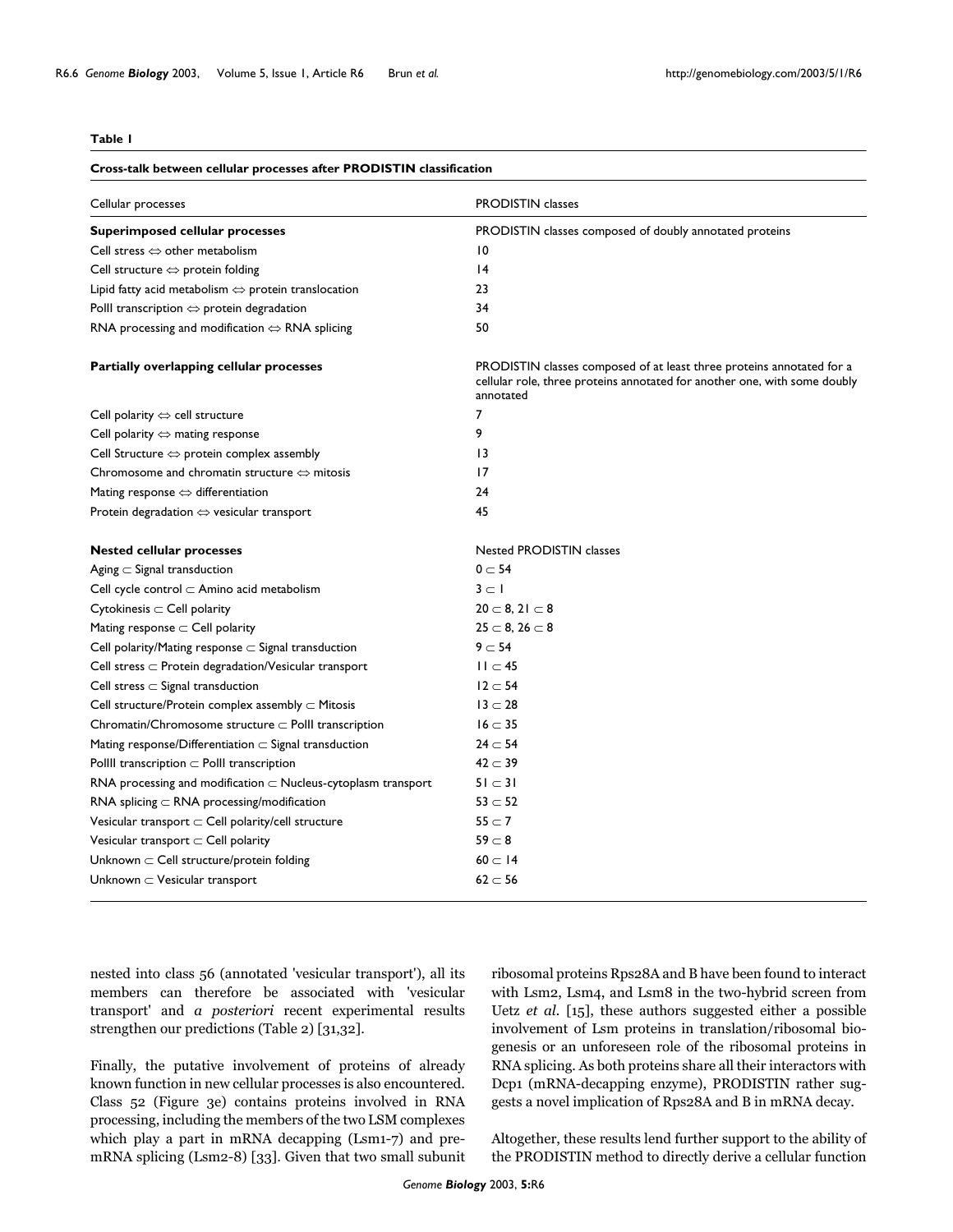# <span id="page-6-0"></span>**Table 2**

# **Functional predictions and comparisons with predictions obtained by other means**

|                  |           | Protein name Class Predicted function (this study)       | Prediction<br>after [8] | Prediction<br>after [28] | Prediction<br>after $[18]$ | GO annotations, September 2003 [30] and<br>predictions after [29]                                                                              |  |
|------------------|-----------|----------------------------------------------------------|-------------------------|--------------------------|----------------------------|------------------------------------------------------------------------------------------------------------------------------------------------|--|
| <b>FLMI</b>      | 1, 3      | Amino acid metabolism, cell cycle<br>control (0)         |                         | $\approx$ (0)            | $\neq$ (0)                 | Mitochondrion organization and biogenesis                                                                                                      |  |
| <b>VTSI</b>      | 4         | Cell cycle control (0)                                   |                         |                          | $\approx$ (0)              | Protein-vacuolar targeting                                                                                                                     |  |
| YPR171W          | 7         | Cell polarity (1)                                        | $\approx$ (1)           |                          |                            | Cell polarity and structure, actin cytoskeleton<br>organization and biogenesis                                                                 |  |
| YBR108W          | 7         | Cell polarity                                            |                         |                          | $\approx$                  | Unknown                                                                                                                                        |  |
| <b>YGR268C</b>   | 7, 55     | Cell polarity, cell structure,<br>vesicular transport    |                         |                          | $\approx$                  | Unknown                                                                                                                                        |  |
| <b>DSEI</b>      | 8, 25     | Cell polarity, mating response (1)                       |                         |                          |                            | Cell wall organization and biogenesis                                                                                                          |  |
| YKL082C          | 8         | Cell polarity                                            | $\approx$               |                          |                            | Unknown                                                                                                                                        |  |
| <b>YMR322C</b>   | 10        | Cell stress, other metabolism                            |                         | $\approx$                | $\approx$                  | Unknown                                                                                                                                        |  |
| VPS64            | 14,<br>60 | Cell structure, protein folding (1)                      |                         |                          | $\neq$ (1)                 | Protein-vacuolar targeting, cell cycle arrest in<br>response to pheromone                                                                      |  |
| YFR008W          | 14,<br>60 | Cell structure, protein folding (0)                      |                         |                          | $\neq$ (1)                 | Cell cycle arrest in response to pheromone                                                                                                     |  |
| YNLI27W          | 14,<br>60 | Cell structure, protein folding (0)                      |                         |                          | $\approx$ (1)              | Cell cycle arrest in response to pheromone                                                                                                     |  |
| YJL019W          | 22        | DNA synthesis (1)                                        |                         | $\approx$ (1)            | $\approx$ (1)              | Spindle pole duplication                                                                                                                       |  |
| PST <sub>2</sub> | 24,<br>54 | Mating response, differentiation,<br>signal transduction | $\neq$                  |                          | $\approx$                  | Unknown                                                                                                                                        |  |
| YLL049W          | 29        | <b>Mitosis</b>                                           |                         |                          | $\neq$                     | Unknown                                                                                                                                        |  |
| YNR069C          | 29        | Mitosis                                                  |                         |                          |                            | Unknown                                                                                                                                        |  |
| <b>NISI</b>      | 30        | Nucleus-cytoplasm transport (0)                          |                         |                          | $\neq$ (0)                 | Regulation of mitosis                                                                                                                          |  |
| YKL061W          | 30        | Nucleus-cytoplasm transport                              |                         |                          | $\neq$                     | Unknown                                                                                                                                        |  |
| YDR489W          | 30        | Nucleus-cytoplasm transport (0)                          |                         |                          | $\neq$ (0)                 | DNA-dependent DNA replication                                                                                                                  |  |
| YHL018W          | 33        | Poll transcription                                       |                         |                          |                            | Unknown                                                                                                                                        |  |
| YDR179C          | 35        | Polll transcription (1)                                  |                         |                          | $\neq$ (0)                 | Protein synthesis turnover, protein<br>deneddylation                                                                                           |  |
| YMR025W          | 35        | Polll transcription (1)                                  |                         |                          | $\neq$ (0)                 | Protein synthesis turnover, protein<br>deneddylation                                                                                           |  |
| YJL058C          | 36        | Polll transcription                                      |                         |                          | $\neq$                     | Unknown                                                                                                                                        |  |
| SOHI             | 37        | Polll transcription (1)                                  |                         |                          |                            | Transcription from polll promoter, DNA<br>repair                                                                                               |  |
| <b>Y R083C</b>   | 37        | Polll transcription                                      |                         |                          | $\approx$                  | Unknown                                                                                                                                        |  |
| YGL230C          | 38        | Polll transcription                                      |                         |                          | $\neq$                     | Unknown                                                                                                                                        |  |
| VAC14            | 43        | Protein degradation (0)                                  |                         |                          | $\neq (0)$                 | Intermediate and energy metabolism,<br>transcription, DNA maintenance, chromatin<br>structure, phospholipid metabolism, vacuole<br>inheritance |  |
| AKLI             | 43        | Protein degradation                                      | $\neq$                  |                          |                            | Unknown                                                                                                                                        |  |
| YHR115C          | 43        | Protein degradation                                      |                         |                          | $\neq$                     | Unknown                                                                                                                                        |  |
| YPL105C          | 48        | Protein synthesis                                        |                         | $\neq$                   |                            | Unknown                                                                                                                                        |  |
| YLR424W          | 49        | RNA processing and modification                          |                         |                          | $\approx$                  | Unknown                                                                                                                                        |  |
| <b>YKR022C</b>   | 49        | RNA processing and modification                          |                         |                          | $\approx$                  | Unknown                                                                                                                                        |  |
| AIR <sub>2</sub> | 52        | RNA processing and modification<br>(1)                   |                         |                          |                            | RNA metabolism, mRNA nucleus export                                                                                                            |  |
| DHHI             | 52        | RNA processing and modification<br>(1)                   |                         |                          |                            | Deadenylation-dependent decapping, NOT<br>mRNA catabolism, nonsense mediated                                                                   |  |
| YEL015W          | 52        | RNA processing and modification<br>(1)                   | $\approx$ (1)           | $= (1)$                  | $\neq$ (0)                 | RNA metabolism                                                                                                                                 |  |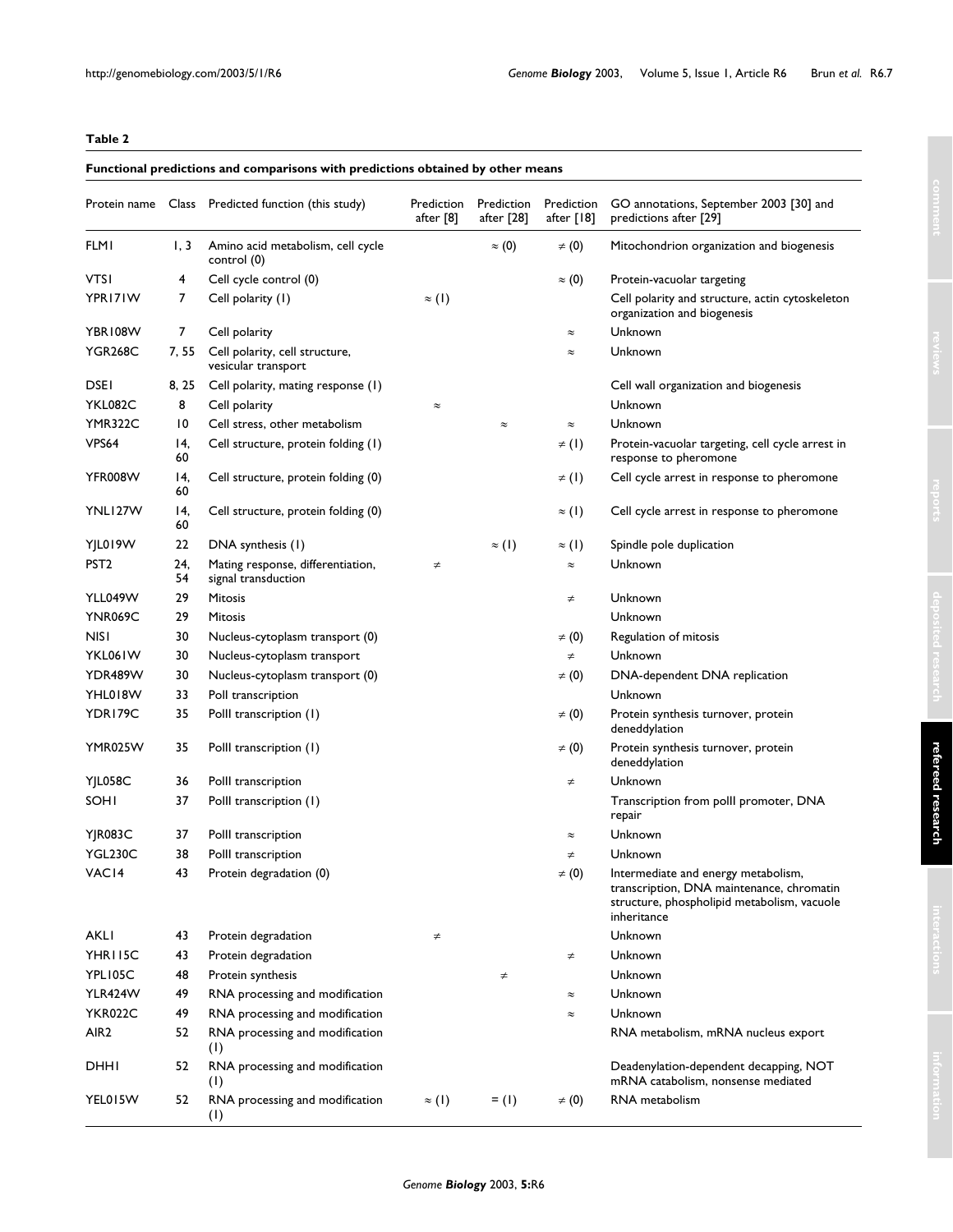| Functional predictions and comparisons with predictions obtained by other means |    |                         |        |           |            |                                                                  |
|---------------------------------------------------------------------------------|----|-------------------------|--------|-----------|------------|------------------------------------------------------------------|
| <b>YOR285W</b>                                                                  | 54 | Signal transduction     | $\neq$ |           |            | Unknown                                                          |
| YGLI6IC                                                                         | 56 | Vesicular transport     |        | $\approx$ | $\approx$  | Unknown                                                          |
| YDR100W                                                                         | 56 | Vesicular transport     |        | $\approx$ | $\approx$  | Unknown                                                          |
| YDR425W                                                                         | 56 | Vesicular transport (1) |        |           |            | Protein, transport                                               |
| YDR084C                                                                         | 56 | Vesicular transport     |        |           | $\approx$  | Unknown                                                          |
| YGL198W                                                                         | 56 | Vesicular transport     |        |           | $\approx$  | <b>Unknown</b>                                                   |
| YPL246C                                                                         | 56 | Vesicular transport     |        |           | $\approx$  | Unknown                                                          |
| <b>YLR285W</b>                                                                  | 57 | Vesicular transport (0) |        |           | $\neq$ (0) | Chromatin silencing at ribosomal DNA,<br>nicotinamide metabolism |

**Table 2** *(Continued)*

=, ≈, ≠, are used to indicate when prediction from other bioinformatic methods are the same, almost the same, or different from PRODISTIN predictions. The number in parentheses indicates when the prediction is in accordance or related to (1), or different (0) from functions demonstrated experimentally.

for proteins from the information contained within the interaction network, without using any additional sequence or structure information.

#### **Statistical evaluations of PRODISTIN clusters**

To evaluate the quality of PRODISTIN classifications and predictions on a more statistical basis, four different types of control experiments have been performed in order to assess the influence of various parameters.

First, given that annotations taken from databases may contain inconsistencies, our classification for the yeast proteome (originally established with YPD annotations) was further tested using the Gene Ontology (GO) annotations [34]. We used the GO Term Finder tool from the SGD database to search for significant shared GO terms (or their parents) used to describe the genes of interest and to calculate a *p* value for the occurrence of common terms (for details see Help in [35]). Lists of genes constituting all PRODISTIN classes were successively processed with the GO term finder for the 'biological process' ontology. On average, for 87.3% of the PRODISTIN classes, the best hit, that is, the common GO term with the lowest *p* value, is in accordance with the class annotation proposed using YPD annotations. These terms are highly statistically significant as a  $p$  value  $\lt$  1e<sup>-6</sup> is encountered for 83.63% of the classes. Moreover, these terms applied to 77% of the class members on average. As GO terms represent an independent source of functional annotation from YPD, these congruent results confirm that PRODISTIN efficiently clusters proteins having common or related cellular functions.

In a second control experiment, the overall accuracy of our functional predictions was estimated on the basis of the ability of PRODISTIN to predict correctly the function of already known proteins. For this, we first supposed that members of a given PRODISTIN class all perform the function attributed

to the class (independently of their actual function) and then compared these predictions to the known functions. We defined the prediction success rate as the ratio between the number of correctly predicted functions and the total number of predictions. In this test, PRODISTIN performances were compared with those of a 'majority rule' algorithm (MRA [28]), which assigns to a given protein the function most frequently found among its neighbors in the original proteinprotein network. As shown in Table 3, the highest success rate for function predictions is attained with PRODISTIN. In fact, 67% of the predictions made with PRODISTIN are correct against only 43% of the ones proposed by the MRA.

Third, we tested the robustness of PRODISTIN towards the presence of both spurious and missing interactions in the dataset because, despite the fact that it was carefully assembled (see Materials and methods), the actual accuracy of our dataset is difficult to estimate. This prompted us to test PRO-DISTIN's reliability when the topology of the network is disturbed by false or missing edges. For this, we rewired the network by randomly removing edges and putting them back in between pairs of proteins not already connected. PRODIS-TIN and the MRA were applied to these rewired networks and the pattern of change of the prediction rate was monitored when the percentage of modified edges gradually increases from 0 to 50%. Interestingly, the rate of correct predictions stays remarkably even (between 64 to 67%) (Figure 4). The number of proteins for which a prediction is possible (because they belong to a PRODISTIN class of known function) also remains quite stable (from 389 for the initial network to 471 on average for 50% rewired networks), although the actual number of proteins in the tree increases from 601 to 1,493 on average for 50% rewired networks. Comparison with the MRA clearly shows that, although this algorithm is able to offer a prediction for a larger number of proteins in the network, its success rate is always two to three times lower than that of PRODISTIN. In addition, it is also very sensitive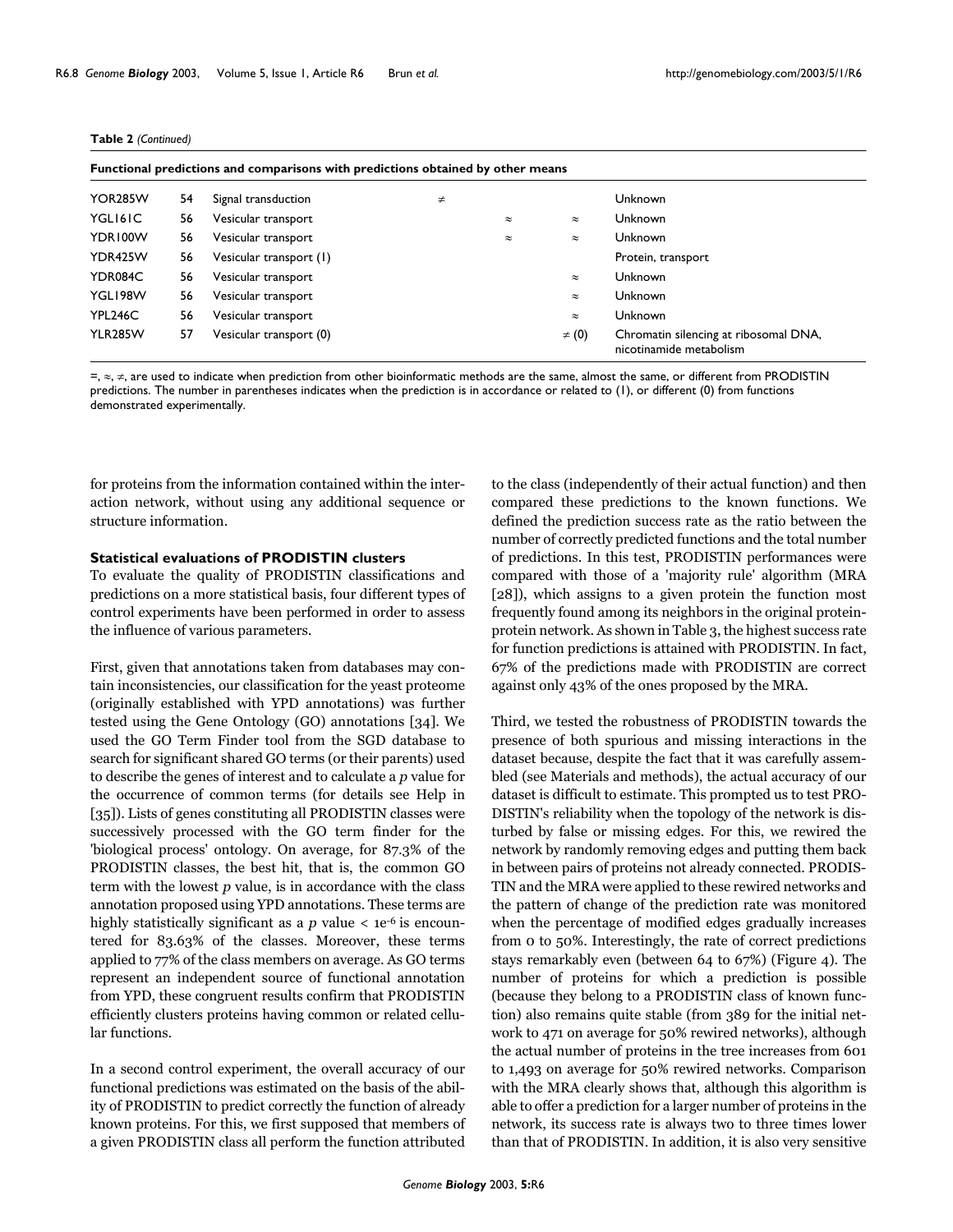# **Table 3**

#### **Success rates for PRODISTIN vs majority rule**

|                                                         | MR   | <b>PRODISTIN</b> |
|---------------------------------------------------------|------|------------------|
| Success rate                                            | 0.43 | 0.67             |
| Predictions                                             |      |                  |
| Totally in accordance                                   | 0.23 | 0.35             |
| Partially in accordance                                 | 0.69 | 0.76             |
| In disagreement                                         | 0.31 | 0.24             |
| Number of proteins on which a prediction is<br>possible | 520  | 346              |

to the introduction of false interactions, as its success rate drops dramatically from 43% for the initial network to 20% on average with 50% rewired networks. In summary, it is possible to conclude that clustering proteins within classes according to their cellular functions has a positive buffering effect on the prediction rate and that PRODISTIN is thus very robust against the presence of false interactions in the dataset.

We then tested PRODISTIN's performance on random networks of identical topologies in order to assess whether PRO-DISTIN clustering would have occurred by chance. For this, all protein names were reshuffled and randomly assigned to nodes in the network. The PRODISTIN analysis of such networks only allows the construction of a tiny number of classes (15 on average, instead of 63), consequently leading to a very low number of proteins for which a prediction is possible (51 on average instead of 389 in the current study). Finally, the prediction rate drops to 60%. This clearly indicates that random interaction networks never lead to both a high number of PRODISTIN classes and a correct prediction rate, as true networks do.

A final statistical assessment of PRODISTIN has been performed by measuring the robustness of the protein clusters with another criterion based on tree topology (see Materials and methods for details). For this, we applied PRODISTIN to the protein-protein interaction network of the bacterium *Helicobacter pylori* [\[14](#page-11-2)], for which information on putative true/false positives is available. Using the PBS® algorithm, these interactions had been ranked in five experimental categories of decreasing biological confidence (from A to E) [\[14](#page-11-2)]. A recent assessment has further confirmed the existence of a positive correlation between this reliability score and the true-positive rate [36]. Classification trees built with five datasets corresponding to the interactions of categories A, A+B, A+B+C, A+B+C+D, and A+B+C+D+E were computed and tested for the robustness of their subtrees and the average robustness value was calculated for each tree (see Materials



#### **Figure 4**

Robustness of PRODISTIN towards false interactions. The prediction rate (number of correct predictions divided by number of predictions) was measured for PRODISTIN (yellow curve) and for the majority rule algorithm (green curve) on networks on which a certain percentage of interactions were randomly 'rewired' (from 10 to 50%) (see text). The number of proteins for which a prediction is possible is also reported as a histogram (dark red, PRODISTIN; blue, majority rule). The values correspond to an average of 50 experiments for each percentage of false interactions introduced into the dataset.

Percent rewiring

and methods for details). As expected, this value decreases as more interactions of lower biological significance occur in the dataset (Figure 5). This correlation between PBS categories and the average statistical robustness of the trees represents a fourth and independent support for the reliability of the PRODISTIN approach. In addition, the fact that the average robustness value of the yeast tree is almost equivalent to that of the *H. pylori* A tree reinforces the conclusion that the *Saccharomyces* tree is biologically meaningful.

#### **Discussion**

# **Protein-protein interactions as good indicators of protein cellular function**

We present here a new bioinformatics method that is able to compute a functional clustering of proteins on the basis of protein-protein interaction data. When applied to the yeast interactome, our method classified 602 proteins, representing a significant part of the proteome (11%), into 64 classes of functionally related proteins.

Our method was based on the assumption that a distance formula (the Czekanovski-Dice distance) that uses information on shared interactors could potentially mirror a functional distance between proteins. The demonstration that the classification and the protein clustering resulting from PRODIS-TIN are essentially driven by the cellular function of proteins gives strong support to our initial assumption. This also may be explained by the fact that the chosen distance formula makes it possible to take into account not only the functional information carried by the nearest neighbors in the proteinprotein network, but also by proteins two edges away.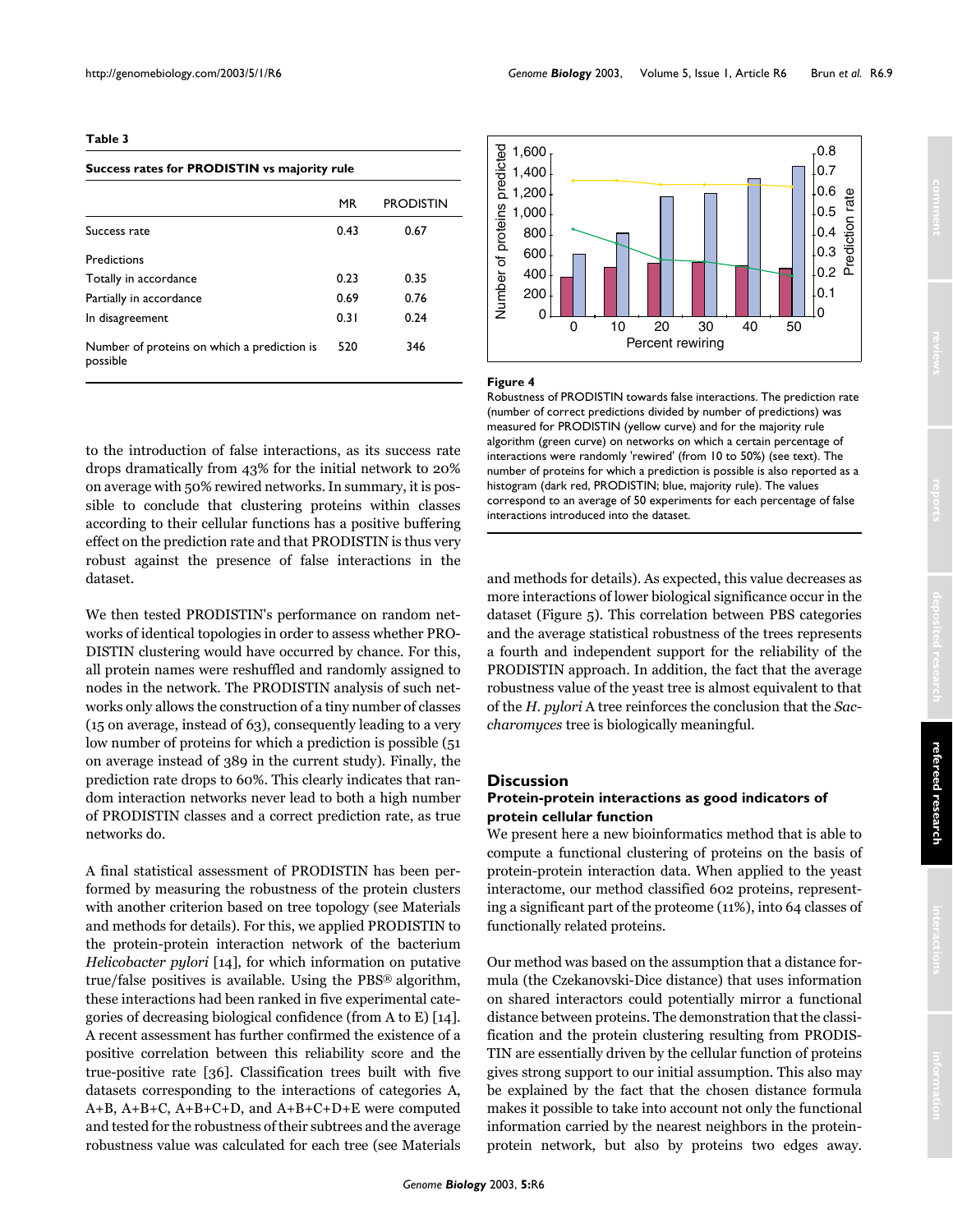

#### Figure 5

Evaluation of PRODISTIN robustness by analysis of the *H. pylori*  interactome. Average class robustness index (CRI) value for the five *H. pylori* trees obtained with interactions of decreasing PBS (blue histograms) and for the yeast tree (orange histogram).

Therefore, the obtained distance values, once clustered, are able to highlight subgraphs in the network, such as those formed by proteins involved in the same pathway(s) or cellular process(es).

As we also showed that the PRODISTIN functional distance clusters proteins independently of their sequence similarities and their actual biochemical function, we now have the opportunity to quantify functional relationships between proteins in the same way that sequence alignments make it possible to quantify protein-sequence similarity. PRODISTIN thus represents a useful complement to sequence-comparison methods, which rather point towards proteins that have the same molecular function. It is interesting to note that the majority of proteins with the same biochemical function are not clustered in the tree despite their sequence similarity. This moderate dependence of cellular function on sequence similarities clearly means that many functional similarities are at present missed by sequence-based methods, emphasizing the importance of using other types of data than sequence and structure as a basis for function assessment.

Two major advantages result from the fact that PRODISTIN computes all interactions constitutive to an interaction network at once. First, it produces a large functional tree, allowing direct comparison in terms of cellular function for any pair or group of proteins. Second, it makes it possible to visualize a large number of cellular processes and their main actors in a single integrated view, thus offering the possibility of examining the links between cellular functions, and more broadly, the organization of cellular functions within the interaction network. In doing so, PRODISTIN functional trees can capture the essential part of the functional information buried in complex interaction networks, something which is at present impossible to deduce from the intricate graphical representations. Consequently, PRODISTIN can be

considered to be one of the first cellular bioinformatics tools available that allows not only comparison of the function of individual proteins but also the ability to study cell function more globally. For instance, the dissection of given cellular functions into sub-functions visible at network level or the study of the functional relationships between known cellular functions can be investigated. As discussed in Results, PRO-DISTIN has shown that the 'vesicular transport' general function can be separated into distinct subfunctions. An analytic approach of this kind could be systematically undertaken for all known yeast cellular functions, as they are statistically represented in the tree, and later on for those of other organisms. As far as the second question of the relationships between functions is concerned, PRODISTIN could represent a valuable functional data-mining tool. It is, for instance, interesting to note that, although there exist 44 different YPD 'cellular roles' to describe the complete yeast proteome, of which 42 are represented by more than one protein in the tree, our PRODISTIN classes at present cover only 29 of them. Despite the existence of biases in the interaction dataset generally, due to a deeper investigation of certain proteins and to methodological flaws, this observation could suggest a predominant role for these 29 cellular functions in the organization of the network.

# **Comparison of the PRODISTIN method with recent functional prediction methods**

Comparison of the results of PRODISTIN with those of other computational methods for assessing and comparing protein functions is not straightforward. Because of the lack of common interaction sets, functional annotations, common evaluation tools and sometimes insufficient description of the algorithms used, no simple benchmarking comparative analyses are yet possible. However, in an attempt to evaluate the relative advantages and disadvantages of the different methods, we compared their results when available. For this purpose, we evaluated PRODISTIN against the MRA [28] and two networks-based methods, the GOM [18] and the Rives and Galitski method (RGM [17]). We measured their relative behavior in terms of success rate in the prediction of the function of already known proteins (PRODISTIN vs MRA vs GOM), functional assignment of unclassified proteins (PRO-DISTIN vs GOM), and ability to cope with false-positive and false-negative interactions in the dataset (PRODISTIN vs GOM vs MRA).

Our results (see Table 3) and those of the GOM (Table [1](#page-5-0) in [18]) both agree that the MRA has a lower success rate than PRODISTIN or GOM in predicting the function of known proteins. When the ability of GOM and PRODISTIN to predict a function for 42 otherwise uncharacterized proteins is compared to recently published experimental results as a reference, the latter performs better (Table [2](#page-6-0)). We found that 58% of PRODISTIN predictions are in accordance with the literature, whereas only 31% of the predictions made by the GOM are.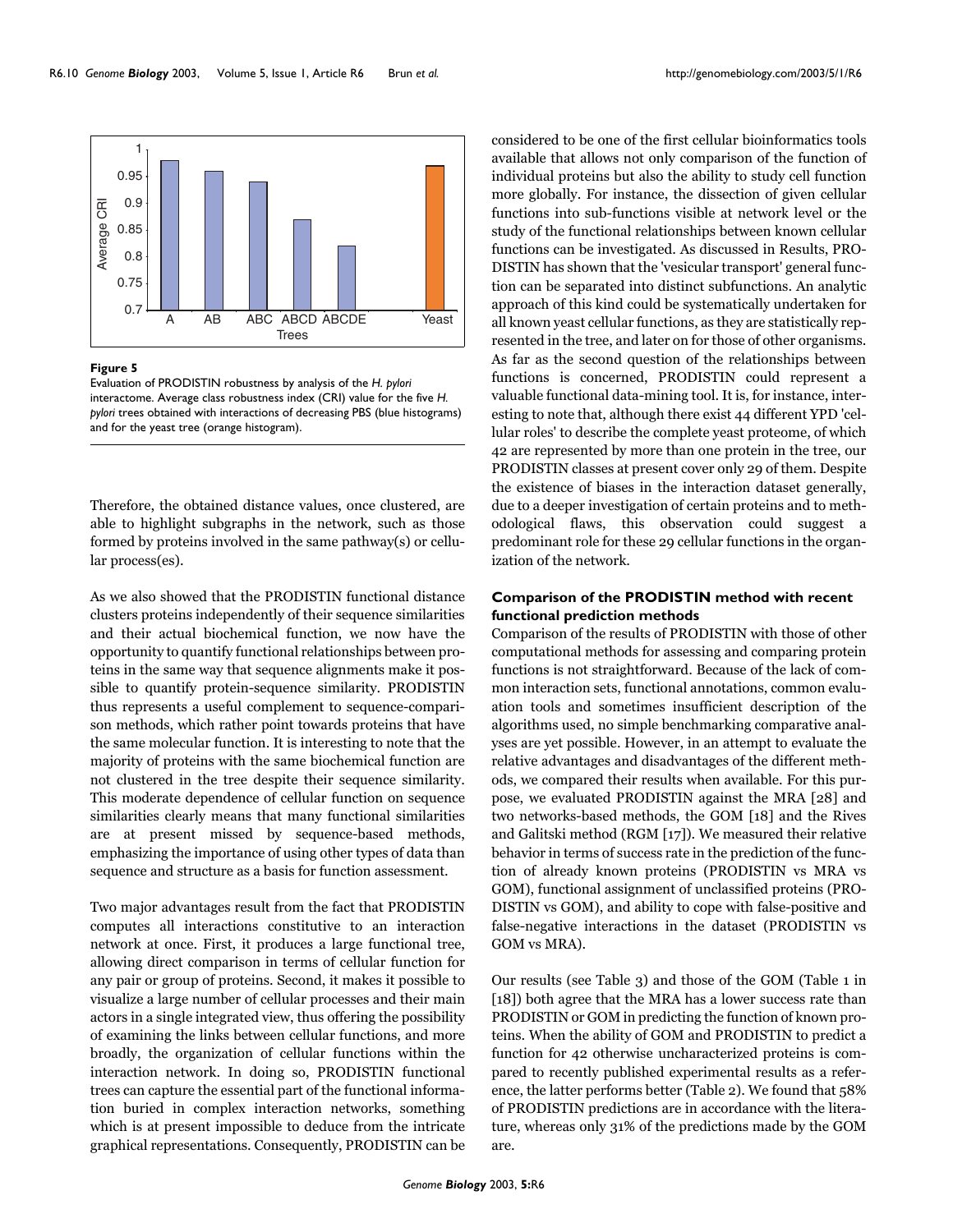Finally, when robustness towards the presence of false-positive and false negative interactions is assayed by changing the topology of the network, the MRA again performs less efficiently than PRODISTIN (Figure 4). In addition, on random networks of identical topology, both PRODISTIN and the RGM (Table [1](#page-5-0) in [17]) show that clustering of proteins in true networks is always higher than clustering observed in random networks.

Unlike GOM, PRODISTIN and RGM produce functional trees as an output. But PRODISTIN goes one step further, by finding functional classes on the tree according to two parameters (the minimal number of annotated proteins for the same function in the class and their minimal representation in the class - 3 and 50%, respectively, in this study). This considerably facilitates the process of function assessment, as it minimizes the ambiguity inherent in tree representation. This class construction also has a positive buffering effect that limits the influence of false interactions on the classification and makes it possible to maintain high prediction rates, as already discussed. One may argue that constructing classes limits the number of proteins for which a prediction is possible. It is then important to note that PRODISTIN settings may be changed easily at different levels. Depending on the goal of the user (favoring class coverage of the tree, for instance), the number of proteins per class can be increased by juggling with the two parameters defining the PRODISTIN classes, but at the unavoidable price of a slight decrease in the overall accuracy of the predictions. Switching from the YPD annotation system to the GO system using GO slim categories also increases the number of classified proteins in the tree and consequently, of possible predictions (D.M., B.J. and C.B., unpublished data).

# **Conclusions**

As more interactions become available, the coverage of the proteome and the mean number of interactions per protein will increase, therefore improving the relevance of the protein clusters found by the PRODISTIN method. Noticeably, it can be anticipated that using interactions recently described in the literature as well as new interactions produced by largescale approaches could rapidly lead to the classification of the majority of the yeast proteome. As far as the PRODISTIN method is concerned, work presently in progress in our laboratory will soon totally automate the tedious task of manually constructing PRODISTIN classes on the tree.

Finally, PRODISTIN can be applied not only to the proteomes of unicellular organisms (this study) but also to those of metazoans. The classification trees recently obtained on the *Drosophila* and the human proteome (C.B., S. Siret, P. Mouren and B.J., unpublished data) show protein clusters having a true biological significance. Furthermore, other types of interaction networks such as genetic interaction networks (A. Baudot, B.J., C.B., unpublished data) and transcriptional networks can also benefit from the application of our general method. These new developments will allow PRODISTIN to be applied to a large variety of biological questions, such as the evolutionary fate of duplicated genes, the functional aspects of horizontal transfer of genes from one species to another, the integration of signaling pathways and the evolutionary comparison of gene networks.

# **Materials and methods Protein-protein interaction data sets**

Yeast protein-protein interactions were extracted from the MIPS database [37]. Only direct binary interactions were selected, based on the method used for their identification (two-hybrid, excluding high-throughput experiments, *in vitro* binding, far western, gel retardation and biochemical experiments). For high-throughput two-hybrid experiments, 948 interactions were taken from Uetz *et al.* [\[15](#page-11-1)] and 839 from Ito's core data [12]. This yielded a total of 2,946 interactions involving 2,139 proteins (average connectivity 2.6 interactions per protein). The 1,517 protein-protein interactions involving 730 proteins from *Helicobacter pylori* and their corresponding PBS categories were taken from Rain *et al.*  $\lceil 14 \rceil$ .

# **Classification method**

Only proteins involved in at least three binary interactions were selected for further classification. Taking into account that the existence of false-positive and false-negative interactions weights more for poorly connected proteins, and that the estimated number of interactions per protein is close to five [38,39], we chose to rule out proteins for which the contribution of such false interactions may blur the analysis. Proteins in our dataset have 2.6 interactors on average. We thus chose to set the connectivity threshold to be classified to 3, which means that proteins implicated in one or two interactions were not classified but taken into account for the computation. First, it is stated that a relation between two proteins to be classified exists if either they interact with each other and/or they share at least one common interactor. Subsequently, a graph in which vertices are proteins and edges correspond to this relation, was computed. The connected components are computed and the main one containing almost all of the proteins was selected. Second, the Czekanovski-Dice distance between all pairs of proteins of this class was then calculated. This classical distance on graphs corresponds to the formula

D(i,j) = #(Int(i) ∆ Int(j))/ [#(Int(i) ∪ Int(j)) + #(Int(i) ∩  $Int(j))]$ 

in which i and j denote two proteins, Int(i) and Int(j) are the lists of their interactors plus themselves (to decrease the distance between proteins interacting with each other) and  $\Delta$  is the symmetrical difference between the two sets. This distance was chosen because it increases the weight of the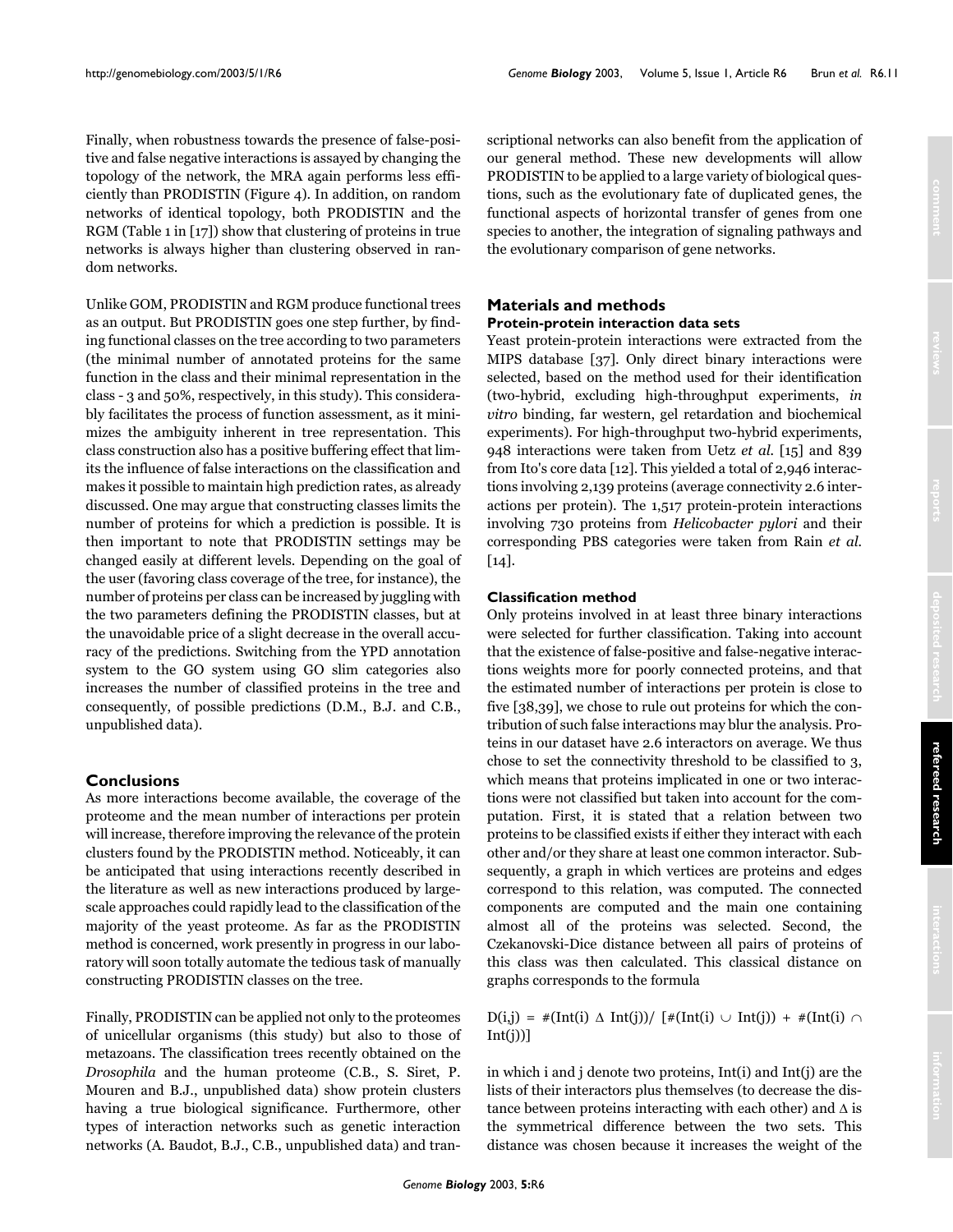shared interactors by giving more weight to the similarities than to the differences; it is very close to an ultrametric distance because the vast majority of distance values between protein pairs is at a maximum (for two proteins that do not share any interactor, the distance value is 1, the highest value, whereas for two proteins interacting with each other and sharing exactly the same interactors, the distance value is 0, the lowest value). Consequently, the advantage of choosing this distance is that it authorizes the use of tree representation. With such distance values, only one tree structure fits the initial distance values, independently of the chosen clustering algorithm. We have used the BioNJ algorithm [40] to build a tree from our distance matrices. This is an improvement of the neighbor-joining algorithm [41], which takes into account the variance of the distance between proteins to evaluate the length of the branches in the tree. A circular classification tree was then drawn using the TreeDyn package [42].

#### **Sequence alignments and analysis**

Pairwise sequence alignments have been performed on the set of 602 protein sequences classified with the PRODISTIN method. Both Needleman-Wunsch (global alignment) and Smith-Waterman (local alignment) algorithms have been applied. The programs used for the two algorithms are available at [43] and [44], respectively. The chosen alignment matrix was BLOSUM50, and the gap-opening and gap-extension penalties were set to 12 and 2, respectively. The resulting 363,004 alignments have been processed to calculate the distance corresponding to the percentage of similarity for each protein pair in the global alignment and for the score in the local alignment.

#### **Subtree robustness measurement**

The robustness of each subtree was computed by measuring its homogeneity using a criterion based on topology. Considering triples made of two elements within a given subtree and one outside the subtree (possibly restricted to the sibling subtree), we evaluated the percentage of these triples for which the two elements belonging to the same subtree are separated by the smallest distance value. This allowed us to calculate a class robustness index (CRI) for each inner branch, which was computed by the Qualitree program [22] as a measurement of robustness/quality of the downward class. CRI may be considered as functionally equivalent to the bootstrap index usually used to assess the quality of phylogenetic subtrees. CRI values for PRODISTIN classes are available in Additional data file 1. The average CRI per tree corresponds to the sum of all triples for which the two elements belonging to the same subtree are separated by the smallest distance value divided by the sum of possible triples.

#### **Annotation sources and functional tree visualization**

We downloaded the 'cellular role', 'functional categories' and 'sub-cellular localization' annotation files for yeast proteins from YPD [23] on 28 May 2002. The category labels were then loaded into Treedyn [42] for a direct class visualization on the trees as displayed in Figure 2b.

# **Additional data files**

The following additional data are available with the online version of this article: details of all the proteins and protein classes included in this analysis (Additional data file 1), and details of the functional predictions and comparisons with predictions obtained by other means (Additional data file 2).

#### **Acknowledgements**

We thank J.-C. Rain for providing the *H. pylori* data, A. Baudot, L. Fasano, S. Gangloff, A. Kissenpfennig, D. Nesic, E. Remy, L. Röder, J. Smith and D. Thieffry for carefully reading the manuscript and helpful discussions, and Pierre Mouren for technical assistance. This project is supported by three Action Bioinformatique inter-EPST grants to A.G., F.C. and B.J. respectively. C.B. thanks Valigen SA and the Fondation pour la Recherche Médicale for financial support.

#### **References**

- 1. Galperin MY, Koonin EV: **[Who's your neighbor? New](http://www.ncbi.nlm.nih.gov/entrez/query.fcgi?cmd=Retrieve&db=PubMed&dopt=Abstract&list_uids=10.1038/76443) [computational approaches for functional genomics.](http://www.ncbi.nlm.nih.gov/entrez/query.fcgi?cmd=Retrieve&db=PubMed&dopt=Abstract&list_uids=10.1038/76443)** *Nat Biotechnol* 2000, **18:**609-613.
- 2. Enright AJ, Iliopoulos I, Kyrpides NC, Ouzounis CA: **[Protein inter](http://www.ncbi.nlm.nih.gov/entrez/query.fcgi?cmd=Retrieve&db=PubMed&dopt=Abstract&list_uids=10573422)[action maps for complete genomes based on gene fusion](http://www.ncbi.nlm.nih.gov/entrez/query.fcgi?cmd=Retrieve&db=PubMed&dopt=Abstract&list_uids=10573422) [events.](http://www.ncbi.nlm.nih.gov/entrez/query.fcgi?cmd=Retrieve&db=PubMed&dopt=Abstract&list_uids=10573422)** *Nature* 1999, **402:**86-90.
- 3. Marcotte EM, Pellegrini M, Ng HL, Rice DW, Yeates TO, Eisenberg D: **[Detecting protein function and protein-protein interac](http://www.ncbi.nlm.nih.gov/entrez/query.fcgi?cmd=Retrieve&db=PubMed&dopt=Abstract&list_uids=10.1126/science.285.5428.751)[tions from genome sequences.](http://www.ncbi.nlm.nih.gov/entrez/query.fcgi?cmd=Retrieve&db=PubMed&dopt=Abstract&list_uids=10.1126/science.285.5428.751)** *Science* 1999, **285:**751-753.
- 4. Tamames J, Casari G, Ouzounis C, Valencia A: **[Conserved clusters](http://www.ncbi.nlm.nih.gov/entrez/query.fcgi?cmd=Retrieve&db=PubMed&dopt=Abstract&list_uids=9010137) [of functionally related genes in two bacterial genomes.](http://www.ncbi.nlm.nih.gov/entrez/query.fcgi?cmd=Retrieve&db=PubMed&dopt=Abstract&list_uids=9010137)** *J Mol Evol* 1997, **44:**66-73.
- 5. Dandekar T, Snel B, Huynen M, Bork P: **[Conservation of gene](http://www.ncbi.nlm.nih.gov/entrez/query.fcgi?cmd=Retrieve&db=PubMed&dopt=Abstract&list_uids=10.1016/S0968-0004(98)01274-2) [order: a fingerprint of proteins that physically interact.](http://www.ncbi.nlm.nih.gov/entrez/query.fcgi?cmd=Retrieve&db=PubMed&dopt=Abstract&list_uids=10.1016/S0968-0004(98)01274-2)** *Trends Biochem Sci* 1998, **23:**324-328.
- 6. Overbeek R, Fonstein M, D'Souza M, Pusch GD, Maltsev N: **[The use](http://www.ncbi.nlm.nih.gov/entrez/query.fcgi?cmd=Retrieve&db=PubMed&dopt=Abstract&list_uids=15866) [of gene clusters to infer functional coupling.](http://www.ncbi.nlm.nih.gov/entrez/query.fcgi?cmd=Retrieve&db=PubMed&dopt=Abstract&list_uids=15866)** *Proc Natl Acad Sci USA* 1999, **96:**2896-2901.
- 7. Pellegrini M, Marcotte EM, Thompson MJ, Eisenberg D, Yeates TO: **[Assigning protein functions by comparative genome analy](http://www.ncbi.nlm.nih.gov/entrez/query.fcgi?cmd=Retrieve&db=PubMed&dopt=Abstract&list_uids=16324)[sis: protein phylogenetic profiles.](http://www.ncbi.nlm.nih.gov/entrez/query.fcgi?cmd=Retrieve&db=PubMed&dopt=Abstract&list_uids=16324)** *Proc Natl Acad Sci USA* 1999, **96:**4285-4288.
- 8. Marcotte EM, Pellegrini M, Thompson MJ, Yeates TO, Eisenberg D: **[A](http://www.ncbi.nlm.nih.gov/entrez/query.fcgi?cmd=Retrieve&db=PubMed&dopt=Abstract&list_uids=10.1038/47048) [combined algorithm for genome-wide prediction of protein](http://www.ncbi.nlm.nih.gov/entrez/query.fcgi?cmd=Retrieve&db=PubMed&dopt=Abstract&list_uids=10.1038/47048) [function.](http://www.ncbi.nlm.nih.gov/entrez/query.fcgi?cmd=Retrieve&db=PubMed&dopt=Abstract&list_uids=10.1038/47048)** *Nature* 1999, **402:**83-86.
- <span id="page-11-0"></span>9. Bartel PL, Roecklein JA, SenGupta D, Fields S: **A protein linkage map of** *Escherichia coli* **[bacteriophage T7.](http://www.ncbi.nlm.nih.gov/entrez/query.fcgi?cmd=Retrieve&db=PubMed&dopt=Abstract&list_uids=8528255)** *Nat Genet* 1996, **12:**72-77.
- 10. Flajolet M, Rotondo G, Daviet L, Bergametti F, Inchauspe G, Tiollais P, Transy C, Legrain P: **[A genomic approach of the hepatitis C](http://www.ncbi.nlm.nih.gov/entrez/query.fcgi?cmd=Retrieve&db=PubMed&dopt=Abstract&list_uids=10.1016/S0378-1119(99)00511-9) [virus generates a protein interaction map.](http://www.ncbi.nlm.nih.gov/entrez/query.fcgi?cmd=Retrieve&db=PubMed&dopt=Abstract&list_uids=10.1016/S0378-1119(99)00511-9)** *Gene* 2000, **242:**369-379.
- 11. Fromont-Racine M, Mayes AE, Brunet-Simon A, Rain JC, Colley A, Dix I, Decourty L, Joly N, Ricard F, Beggs JD, Legrain P: **[Genome](http://www.ncbi.nlm.nih.gov/entrez/query.fcgi?cmd=Retrieve&db=PubMed&dopt=Abstract&list_uids=10.1002/1097-0061(20000630)17:2<95::AID-YEA16>3.0.CO;2-H)[wide protein interaction screens reveal functional networks](http://www.ncbi.nlm.nih.gov/entrez/query.fcgi?cmd=Retrieve&db=PubMed&dopt=Abstract&list_uids=10.1002/1097-0061(20000630)17:2<95::AID-YEA16>3.0.CO;2-H) [involving Sm-like proteins.](http://www.ncbi.nlm.nih.gov/entrez/query.fcgi?cmd=Retrieve&db=PubMed&dopt=Abstract&list_uids=10.1002/1097-0061(20000630)17:2<95::AID-YEA16>3.0.CO;2-H)** *Yeast* 2000, **17:**95-110.
- 12. Ito T, Chiba T, Ozawa R, Yoshida M, Hattori M, Sakaki Y: **[A compre](http://www.ncbi.nlm.nih.gov/entrez/query.fcgi?cmd=Retrieve&db=PubMed&dopt=Abstract&list_uids=31875)[hensive two-hybrid analysis to explore the yeast protein](http://www.ncbi.nlm.nih.gov/entrez/query.fcgi?cmd=Retrieve&db=PubMed&dopt=Abstract&list_uids=31875) [interactome.](http://www.ncbi.nlm.nih.gov/entrez/query.fcgi?cmd=Retrieve&db=PubMed&dopt=Abstract&list_uids=31875)** *Proc Natl Acad Sci USA* 2001, **98:**4569-4574.
- 13. McCraith S, Holtzman T, Moss B, Fields S: **[Genome-wide analysis](http://www.ncbi.nlm.nih.gov/entrez/query.fcgi?cmd=Retrieve&db=PubMed&dopt=Abstract&list_uids=18326) [of vaccinia virus protein-protein interactions.](http://www.ncbi.nlm.nih.gov/entrez/query.fcgi?cmd=Retrieve&db=PubMed&dopt=Abstract&list_uids=18326)** *Proc Natl Acad Sci USA* 2000, **97:**4879-4884.
- <span id="page-11-2"></span>14. Rain JC, Selig L, De Reuse H, Battaglia V, Reverdy C, Simon S, Lenzen G, Petel F, Wojcik J, Schachter V *et al.*: **The protein-protein interaction map of** *Helicobacter pylori***[.](http://www.ncbi.nlm.nih.gov/entrez/query.fcgi?cmd=Retrieve&db=PubMed&dopt=Abstract&list_uids=10.1038/35051615)** *Nature* 2001, **409:**211-215.
- <span id="page-11-1"></span>15. Uetz P, Giot L, Cagney G, Mansfield TA, Judson RS, Knight JR, Lockshon D, Narayan V, Srinivasan M, Pochart P *et al.*: **A comprehensive analysis of protein-protein interactions in** *Saccharomyces*